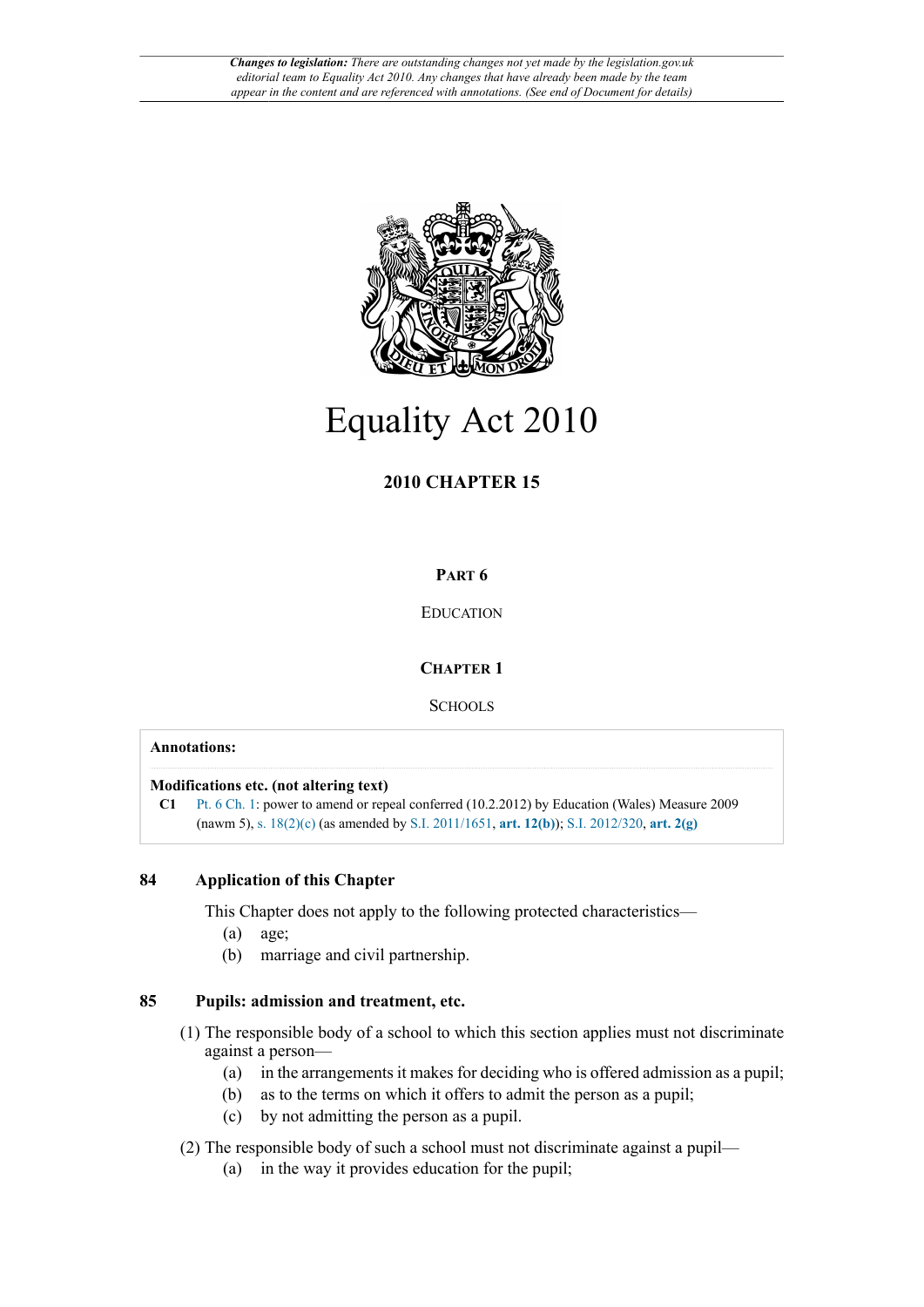- (b) in the way it affords the pupil access to a benefit, facility or service;
- (c) by not providing education for the pupil;
- (d) by not affording the pupil access to a benefit, facility or service;
- (e) by excluding the pupil from the school;
- (f) by subjecting the pupil to any other detriment.
- (3) The responsible body of such a school must not harass—
	- (a) a pupil;
	- (b) a person who has applied for admission as a pupil.
- (4) The responsible body of such a school must not victimise a person—
	- (a) in the arrangements it makes for deciding who is offered admission as a pupil;
	- (b) as to the terms on which it offers to admit the person as a pupil;
	- (c) by not admitting the person as a pupil.
- (5) The responsible body of such a school must not victimise a pupil—
	- (a) in the way it provides education for the pupil;
	- (b) in the way it affords the pupil access to a benefit, facility or service;
	- (c) by not providing education for the pupil;
	- (d) by not affording the pupil access to a benefit, facility or service;
	- (e) by excluding the pupil from the school;
	- (f) by subjecting the pupil to any other detriment.
- (6) A duty to make reasonable adjustments applies to the responsible body of such a school.
- <span id="page-1-0"></span>(7) In relation to England and Wales, this section applies to—
	- (a) a school maintained by a local authority;
	- (b) an independent educational institution (other than a special school);
	- $I<sup>F1</sup>(ba)$ an alternative provision Academy that is not an independent educational institution;**]**
		- (c) a special school (not maintained by a local authority).
- (8) In relation to Scotland, this section applies to—
	- (a) a school managed by an education authority;
	- (b) an independent school;
	- (c) a school in respect of which the managers are for the time being receiving grants under section 73(c) or (d) of the Education (Scotland) Act 1980.
- <span id="page-1-1"></span>(9) The responsible body of a school to which this section applies is—
	- (a) if the school is within subsection  $(7)(a)$ , the local authority or governing body;
	- (b) if it is within subsection (7)(b)  $\mathbf{I}^{\text{F2}}$  $\mathbf{I}^{\text{F2}}$  $\mathbf{I}^{\text{F2}}$ , (ba)] or (c), the proprietor;
	- (c) if it is within subsection  $(8)(a)$ , the education authority;
	- (d) if it is within subsection  $(8)(b)$ , the proprietor;
	- (e) if it is within subsection  $(8)(c)$ , the managers.
- (10) In the application of section 26 for the purposes of subsection (3), none of the following is a relevant protected characteristic—
	- (a) gender reassignment;
	- (b) religion or belief;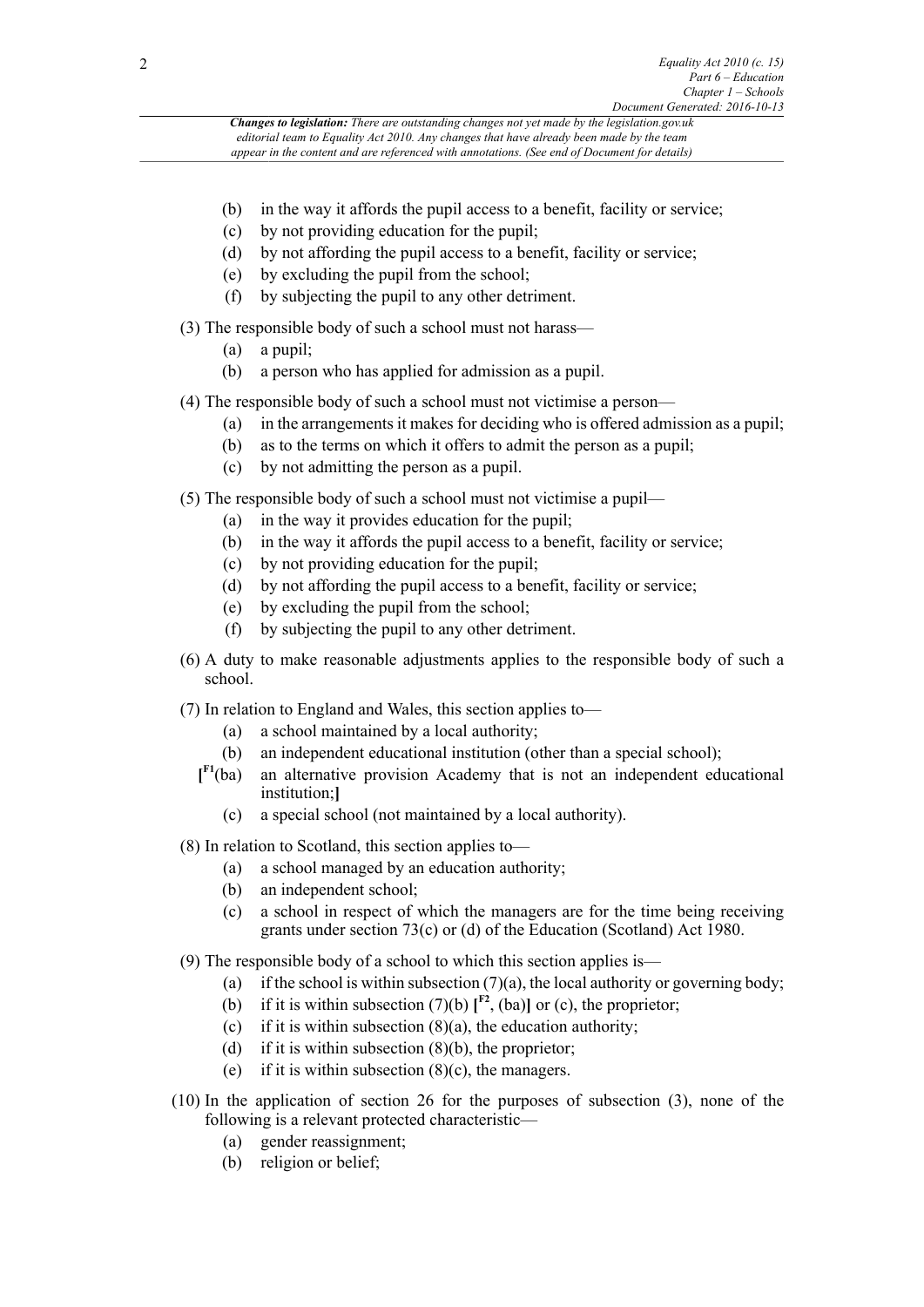(c) sexual orientation.

#### **Annotations:**

#### **Amendments (Textual)**

- <span id="page-2-0"></span>**[F1](#page-1-0)** [S. 85\(7\)\(ba\)](http://www.legislation.gov.uk/id/ukpga/2010/15/section/85/7/ba) inserted (E.W.) (1.4.2012) by [The Alternative Provision Academies \(Consequential](http://www.legislation.gov.uk/id/uksi/2012/976) [Amendments to Acts\) \(England\) Order 2012 \(S.I. 2012/976\)](http://www.legislation.gov.uk/id/uksi/2012/976), [arts. 1,](http://www.legislation.gov.uk/id/uksi/2012/976/article/1) [2,](http://www.legislation.gov.uk/id/uksi/2012/976/article/2) **[Sch. para. 25\(a\)](http://www.legislation.gov.uk/id/uksi/2012/976/schedule/paragraph/25/a)**
- <span id="page-2-1"></span>**[F2](#page-1-1)** Word in [s. 85\(9\)\(b\)](http://www.legislation.gov.uk/id/ukpga/2010/15/section/85/9/b) inserted (E.W.) (1.4.2012) by [The Alternative Provision Academies \(Consequential](http://www.legislation.gov.uk/id/uksi/2012/976) [Amendments to Acts\) \(England\) Order 2012 \(S.I. 2012/976\)](http://www.legislation.gov.uk/id/uksi/2012/976), [arts. 1,](http://www.legislation.gov.uk/id/uksi/2012/976/article/1) [2,](http://www.legislation.gov.uk/id/uksi/2012/976/article/2) **[Sch. para. 25\(b\)](http://www.legislation.gov.uk/id/uksi/2012/976/schedule/paragraph/25/b)**

#### **86 Victimisation of pupils, etc. for conduct of parents, etc.**

- (1) This section applies for the purposes of section 27 in its application to section 85(4) or  $(5)$ .
- (2) The references to B in paragraphs (a) and (b) of subsection (1) of section 27 include a reference to a parent or sibling of the child in question.
- (3) Giving false evidence or information, or making a false allegation, in good faith is not a protected act in a case where—
	- (a) the evidence or information is given, or the allegation is made, by a parent or sibling of the child, and
	- (b) the child has acted in bad faith.
- (4) Giving false evidence or information, or making a false allegation, in bad faith, is a protected act in a case where—
	- (a) the evidence or information is given, or the allegation is made, by a parent or sibling of the child, and
	- (b) the child has acted in good faith.
- (5) In this section—

<span id="page-2-7"></span><span id="page-2-6"></span><span id="page-2-4"></span>"child" means a person who has not attained the age of 18;

<span id="page-2-5"></span>"sibling" means a brother or sister, a half-brother or half-sister, or a stepbrother or stepsister.

#### <span id="page-2-2"></span>**87 [ [F3](#page-3-0)Application of enforcement powers under education legislation]**

<span id="page-2-3"></span>**[ [F4](#page-3-1)**(A1) Subsections (1) and (2) do not apply in the case of a school in Wales.**]**

- (1) Sections 496 and 497 of the Education Act 1996 (powers to give directions where responsible body of school in default of obligations, etc.) **[ [F5](#page-3-2)** and section 70 of the Education (Scotland) Act 1980**]** apply to the performance of a duty under section 85.
- (2) But neither of sections 496 and 497 of **[ [F6](#page-3-3)**the Education Act 1996**]** applies to the performance of a duty under that section by the proprietor of an independent educational institution (other than a special school)  $\int_{0}^{F7}$  $\int_{0}^{F7}$  $\int_{0}^{F7}$  or an alternative provision Academy that is not an independent educational institution**][ [F8](#page-3-5)**; and section 70 of the Education (Scotland) Act 1980 does not apply to the performance of a duty under that section by the proprietor of an independent school**]**.
- <span id="page-2-8"></span>**[ [F9](#page-3-6)**(3) In the case of a school in Wales—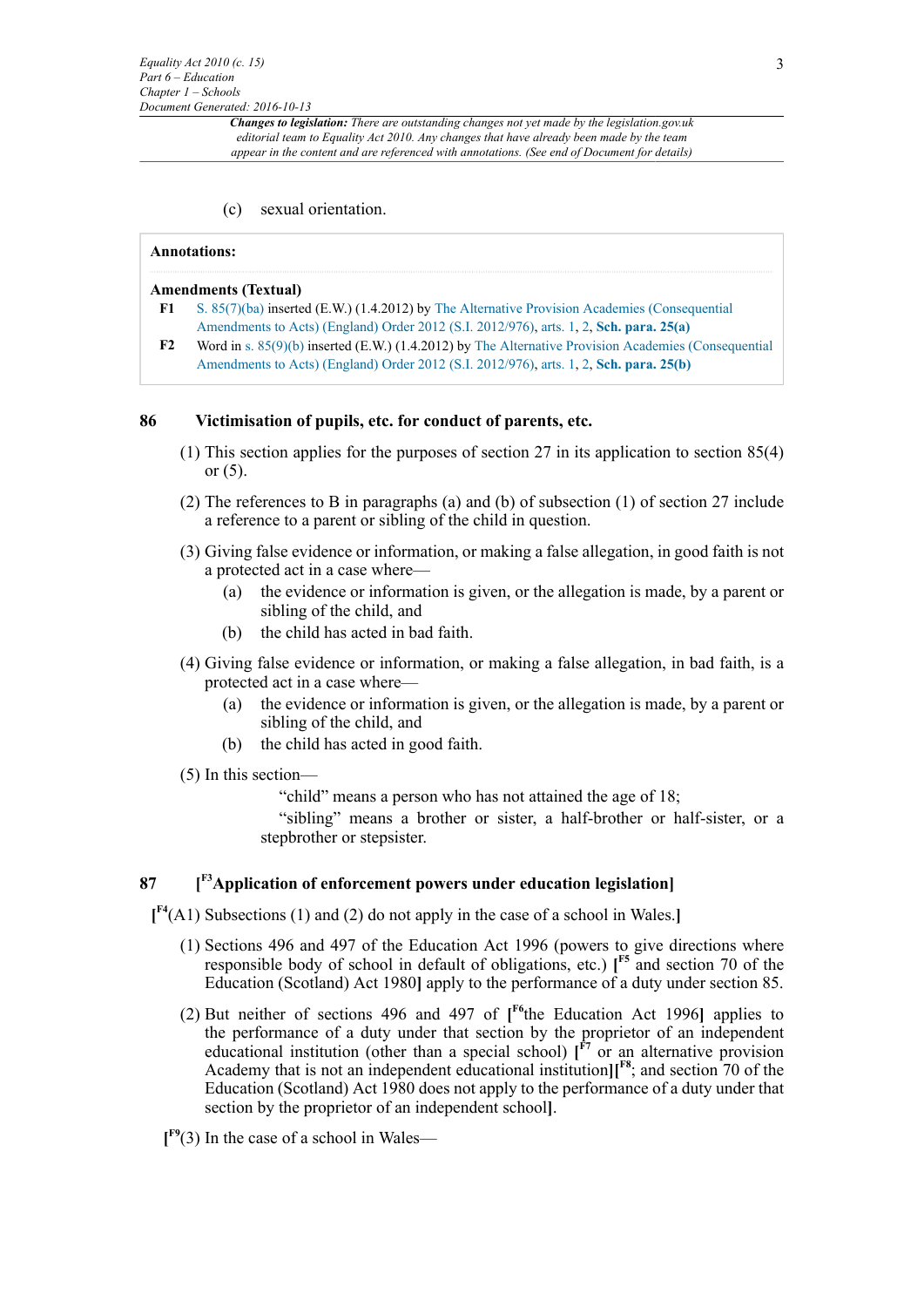- (a) Chapter 1 of Part 2 of the School Standards and Organisation (Wales) Act 2013 ("the 2013 Act") (intervention in conduct of maintained schools) applies to the performance of a duty under section 85, but as if—
	- (i) the only relevant grounds for intervention were grounds 5 and 6 in section 2 of that Act, and
	- (ii) sections 3 to 9 and 12 to 16 of that Act did not apply;
- (b) Chapter 2 of Part 2 of the 2013 Act (intervention in local authorities) applies to the performance of a duty under section 85, but as if—
	- (i) the only relevant grounds for intervention were grounds 1 and 2 in section 21 of that Act, and
	- (ii) sections 24 to 27 of that Act did not apply.
- (4) But neither of Chapters 1 and 2 of Part 2 of the 2013 Act applies to the performance of a duty under section 85 by the proprietor of an independent educational institution (other than a special school).**]**

#### **Annotations:**

#### **Amendments (Textual)**

- <span id="page-3-0"></span>**[F3](#page-2-2)** S. 87 title substituted (1.10.2010) by virtue of [The Equality Act 2010 \(Consequential Amendments,](http://www.legislation.gov.uk/id/uksi/2010/2279) [Saving and Supplementary Provisions\) Order 2010 \(S.I. 2010/2279\),](http://www.legislation.gov.uk/id/uksi/2010/2279) [arts. 1\(2\),](http://www.legislation.gov.uk/id/uksi/2010/2279/article/1/2) **[3](http://www.legislation.gov.uk/id/uksi/2010/2279/article/3)**
- <span id="page-3-1"></span>**[F4](#page-2-3)** [S. 87\(A1\)](http://www.legislation.gov.uk/id/ukpga/2010/15/section/87/A1) inserted (E.W.) (20.2.2014) by [School Standards and Organisation \(Wales\) Act 2013 \(anaw](http://www.legislation.gov.uk/id/anaw/2013/1) [1\)](http://www.legislation.gov.uk/id/anaw/2013/1), [s. 100\(4\),](http://www.legislation.gov.uk/id/anaw/2013/1/section/100/4) **[Sch. 5 para. 11\(2\)](http://www.legislation.gov.uk/id/anaw/2013/1/schedule/5/paragraph/11/2)**; [S.I. 2014/178](http://www.legislation.gov.uk/id/wsi/2014/178), [art. 2\(f\)](http://www.legislation.gov.uk/id/wsi/2014/178/article/2/f) (with [art. 3](http://www.legislation.gov.uk/id/wsi/2014/178/article/3))
- <span id="page-3-2"></span>**[F5](#page-2-4)** Words in s. 87(1) inserted (1.10.2010) by [The Equality Act 2010 \(Consequential Amendments, Saving](http://www.legislation.gov.uk/id/uksi/2010/2279) [and Supplementary Provisions\) Order 2010 \(S.I. 2010/2279\),](http://www.legislation.gov.uk/id/uksi/2010/2279) [arts. 1\(2\),](http://www.legislation.gov.uk/id/uksi/2010/2279/article/1/2) **[3\(a\)](http://www.legislation.gov.uk/id/uksi/2010/2279/article/3/a)**
- <span id="page-3-3"></span>**[F6](#page-2-5)** Words in s. 87(2) substituted (1.10.2010) by [The Equality Act 2010 \(Consequential Amendments,](http://www.legislation.gov.uk/id/uksi/2010/2279) [Saving and Supplementary Provisions\) Order 2010 \(S.I. 2010/2279\),](http://www.legislation.gov.uk/id/uksi/2010/2279) [arts. 1\(2\),](http://www.legislation.gov.uk/id/uksi/2010/2279/article/1/2) **[3\(b\)\(i\)](http://www.legislation.gov.uk/id/uksi/2010/2279/article/3/b/i)**
- <span id="page-3-4"></span>**[F7](#page-2-6)** Words in s. 87(2) inserted (E.W.) (1.4.2012) by [The Alternative Provision Academies \(Consequential](http://www.legislation.gov.uk/id/uksi/2012/976) [Amendments to Acts\) \(England\) Order 2012 \(S.I. 2012/976\)](http://www.legislation.gov.uk/id/uksi/2012/976), [arts. 1,](http://www.legislation.gov.uk/id/uksi/2012/976/article/1) [2,](http://www.legislation.gov.uk/id/uksi/2012/976/article/2) **[Sch. para. 26](http://www.legislation.gov.uk/id/uksi/2012/976/schedule/paragraph/26)**
- <span id="page-3-5"></span>**[F8](#page-2-7)** Words in s. 87(2) inserted (1.10.2010) by [The Equality Act 2010 \(Consequential Amendments, Saving](http://www.legislation.gov.uk/id/uksi/2010/2279) [and Supplementary Provisions\) Order 2010 \(S.I. 2010/2279\),](http://www.legislation.gov.uk/id/uksi/2010/2279) [arts. 1\(2\),](http://www.legislation.gov.uk/id/uksi/2010/2279/article/1/2) **[3\(b\)\(ii\)](http://www.legislation.gov.uk/id/uksi/2010/2279/article/3/b/ii)**
- <span id="page-3-6"></span>**[F9](#page-2-8)** [S. 87\(3\)](http://www.legislation.gov.uk/id/ukpga/2010/15/section/87/3)[\(4\)](http://www.legislation.gov.uk/id/ukpga/2010/15/section/87/4) inserted (E.W.) (20.2.2014) by [School Standards and Organisation \(Wales\) Act 2013 \(anaw](http://www.legislation.gov.uk/id/anaw/2013/1) [1\)](http://www.legislation.gov.uk/id/anaw/2013/1), [s. 100\(4\),](http://www.legislation.gov.uk/id/anaw/2013/1/section/100/4) **[Sch. 5 para. 11\(3\)](http://www.legislation.gov.uk/id/anaw/2013/1/schedule/5/paragraph/11/3)**; [S.I. 2014/178](http://www.legislation.gov.uk/id/wsi/2014/178), [art. 2\(f\)](http://www.legislation.gov.uk/id/wsi/2014/178/article/2/f) (with [art. 3](http://www.legislation.gov.uk/id/wsi/2014/178/article/3))

#### **88 Disabled pupils: accessibility**

Schedule 10 (accessibility) has effect.

#### **89 Interpretation and exceptions**

- (1) This section applies for the purposes of this Chapter.
- (2) Nothing in this Chapter applies to anything done in connection with the content of the curriculum.
- (3) "Pupil"—
	- (a) in relation to England and Wales, has the meaning given in section 3(1) of the Education Act 1996;
	- (b) in relation to Scotland, has the meaning given in section 135(1) of the Education (Scotland) Act 1980.

(4) "Proprietor"—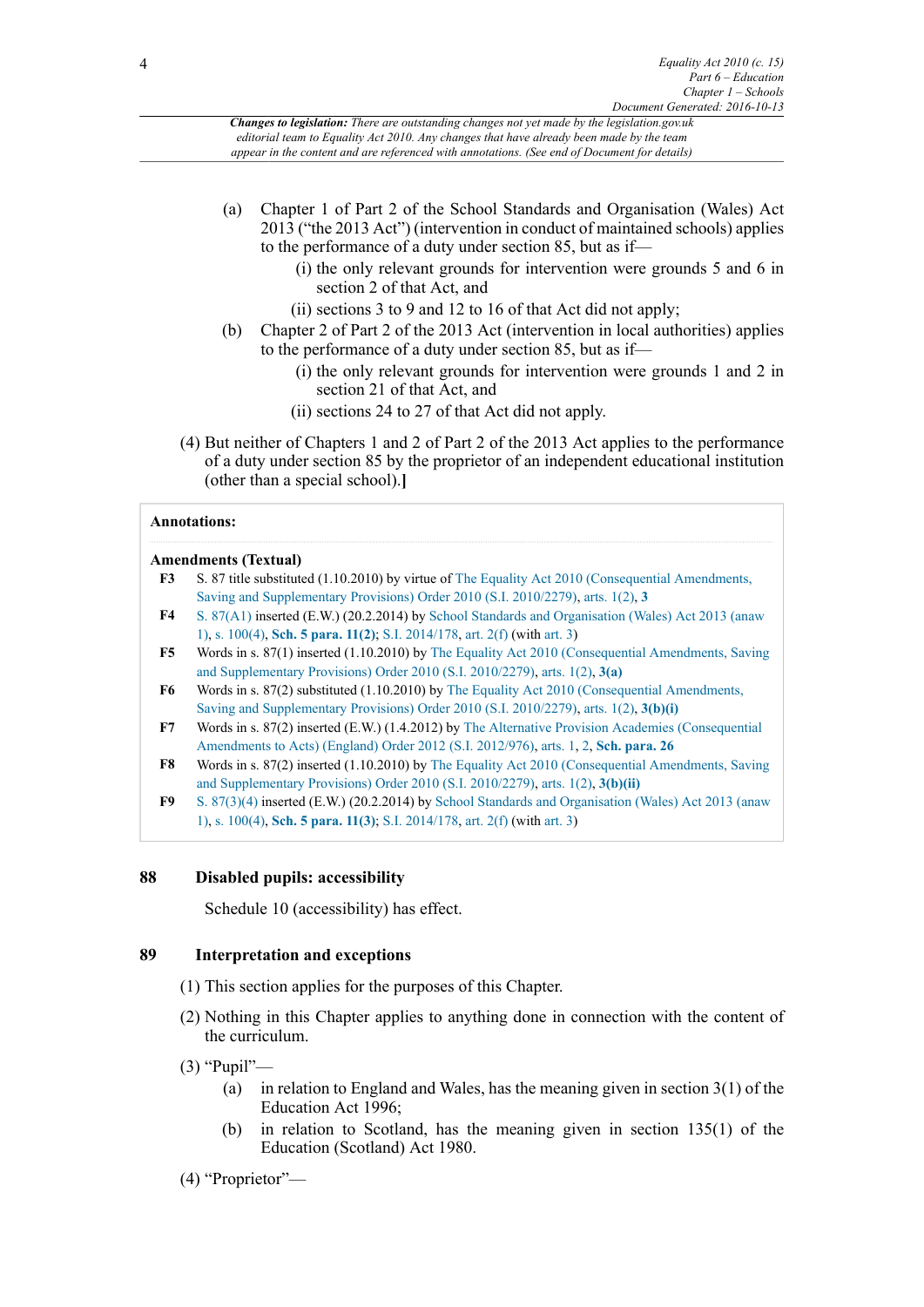- (a) in relation to a school in England and Wales, has the meaning given in section 579(1) of the Education Act 1996;
- (b) in relation to a school in Scotland, has the meaning given in section 135(1) of the Education (Scotland) Act 1980.
- (5) "School"—
	- (a) in relation to England and Wales, has the meaning given in section 4 of the Education Act 1996;
	- (b) in relation to Scotland, has the meaning given in section 135(1) of the Education (Scotland) Act 1980.
- (6) A reference to a school includes a reference to an independent educational institution in England; and a reference to an independent educational institution in England is to be construed in accordance with Chapter 1 of Part 4 of the Education and Skills Act 2008.

(7) A reference to an independent educational institution is a reference to—

- (a) an independent educational institution in England, or
- (b) an independent school in Wales.
- (8) "Independent school"—
	- (a) in relation to Wales, has the meaning given in section 463 of the Education Act 1996;
	- (b) in relation to Scotland, has the meaning given in section 135(1) of the Education (Scotland) Act 1980.
- (9) "Special school" has the meaning given in section 337 of the Education Act 1996.
- (10) "Local authority" means—
	- (a) in relation to England, an English local authority within the meaning of section 162 of the Education and Inspections Act 2006;
	- (b) in relation to Wales, a Welsh local authority within the meaning of that section.
- (11) "Education authority", in relation to Scotland, has the meaning given in section 135(1) of the Education (Scotland) Act 1980.
- (12) Schedule 11 (exceptions) has effect.

#### **CHAPTER 2**

#### FURTHER AND HIGHER EDUCATION

#### **90 Application of this Chapter**

This Chapter does not apply to the protected characteristic of marriage and civil partnership.

#### **91 Students: admission and treatment, etc.**

(1) The responsible body of an institution to which this section applies must not discriminate against a person—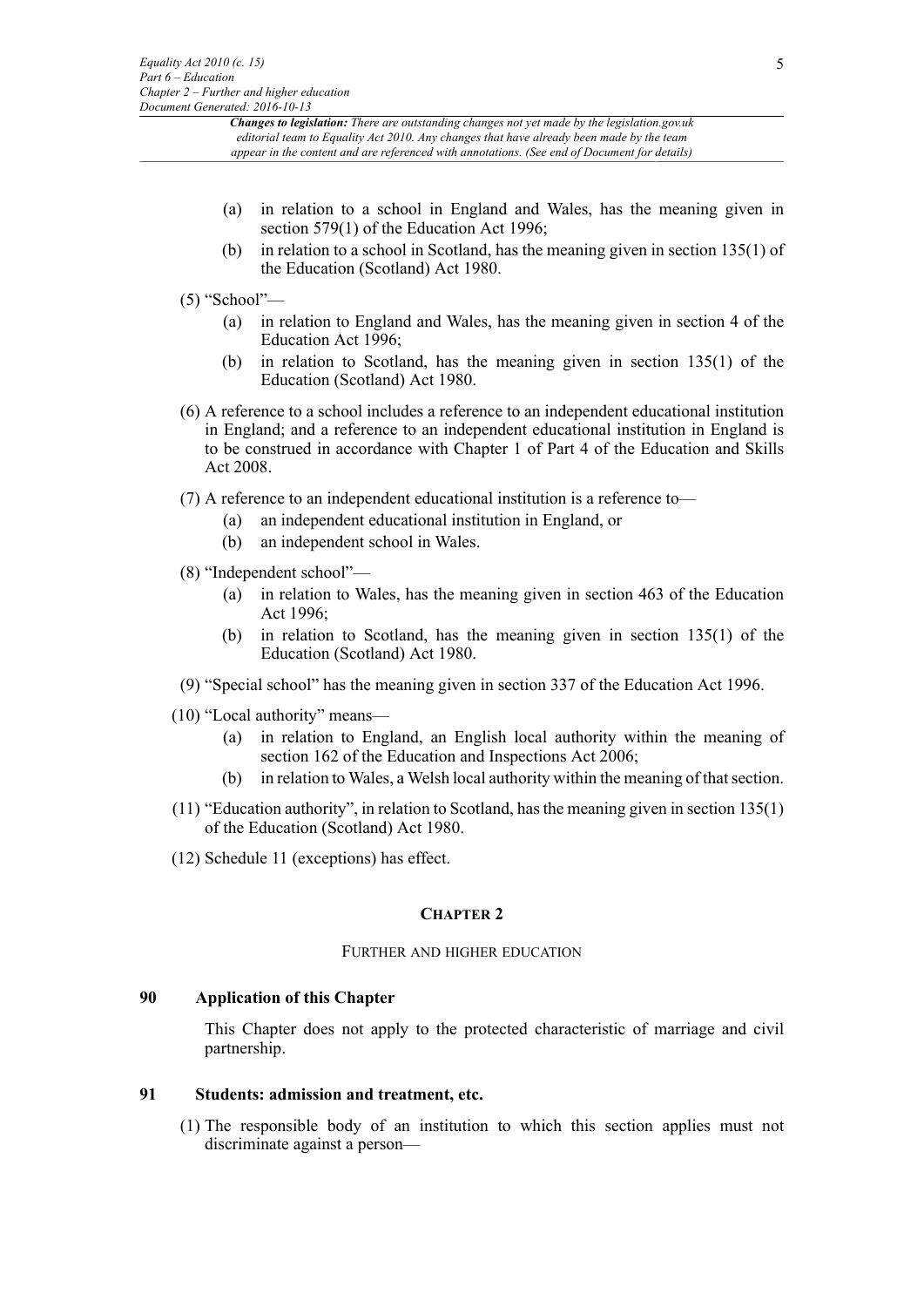- (a) in the arrangements it makes for deciding who is offered admission as a student;
- (b) as to the terms on which it offers to admit the person as a student;
- (c) by not admitting the person as a student.

(2) The responsible body of such an institution must not discriminate against a student—

- (a) in the way it provides education for the student;
- (b) in the way it affords the student access to a benefit, facility or service;
- (c) by not providing education for the student;
- (d) by not affording the student access to a benefit, facility or service;
- (e) by excluding the student;
- (f) by subjecting the student to any other detriment.
- (3) The responsible body of such an institution must not discriminate against a disabled person—
	- (a) in the arrangements it makes for deciding upon whom to confer a qualification;
	- (b) as to the terms on which it is prepared to confer a qualification on the person;
	- (c) by not conferring a qualification on the person;
	- (d) by withdrawing a qualification from the person or varying the terms on which the person holds it.
- (4) Subsection (3) applies only to disability discrimination.
- (5) The responsible body of such an institution must not harass—
	- (a) a student;
	- (b) a person who has applied for admission as a student;
	- (c) a disabled person who holds or has applied for a qualification conferred by the institution.
- (6) The responsible body of such an institution must not victimise a person—
	- (a) in the arrangements it makes for deciding who is offered admission as a student;
	- (b) as to the terms on which it offers to admit the person as a student;
	- (c) by not admitting the person as a student.
- (7) The responsible body of such an institution must not victimise a student—
	- (a) in the way it provides education for the student;
	- (b) in the way it affords the student access to a benefit, facility or service;
	- (c) by not providing education for the student;
	- (d) by not affording the student access to a benefit, facility or service;
	- (e) by excluding the student;
	- (f) by subjecting the student to any other detriment.
- (8) The responsible body of such an institution must not victimise a disabled person—
	- (a) in the arrangements it makes for deciding upon whom to confer a qualification;
	- (b) as to the terms on which it is prepared to confer a qualification on the person;
	- (c) by not conferring a qualification on the person;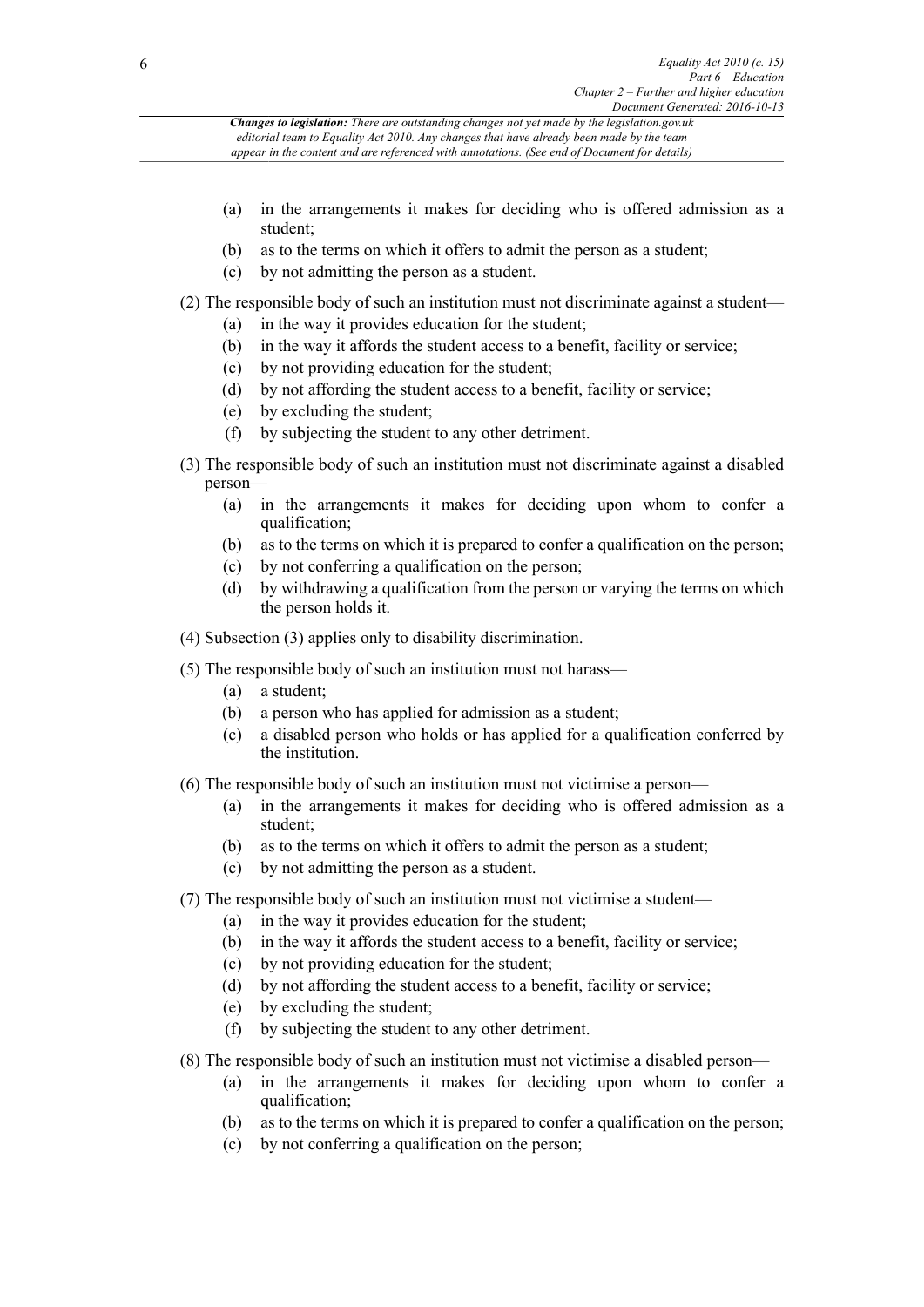- (d) by withdrawing a qualification from the person or varying the terms on which the person holds it.
- (9) A duty to make reasonable adjustments applies to the responsible body of such an institution.
- (10) In relation to England and Wales, this section applies to—
	- (a) a university;
	- (b) any other institution within the higher education sector;
	- (c) an institution within the further education sector.
	- **[ [F10](#page-6-0)**(d) a 16 to 19 Academy.**]**
- <span id="page-6-2"></span>(11) In relation to Scotland, this section applies to—
	- (a) a university;
	- (b) a designated institution;
	- (c) a college of further education.
- <span id="page-6-3"></span>(12) A responsible body is—
	- (a) in the case of an institution within subsection  $(10)(a)$ , (b) or (c), the governing body;
	- $\mathbf{I}^{\mathrm{F11}}$ (aa) in the case of an institution within subsection  $(10)(d)$ , the proprietor (within the meaning of the Education Act 1996);**]**
		- (b) in the case of an institution within subsection  $(11)(a)$  or (b), the governing body;
		- (c) in the case of a college of further education under the management of a board of management, the board of management;
		- (d) in the case of any other college of further education, any board of governors of the college or any person responsible for the management of the college, whether or not formally constituted as a governing body or board of governors.

#### **Annotations:**

#### **Amendments (Textual)**

- <span id="page-6-0"></span>**[F10](#page-6-2)** [S. 91\(10\)\(d\)](http://www.legislation.gov.uk/id/ukpga/2010/15/section/91/10/d) inserted (1.4.2012) by [Education Act 2011 \(c. 21\)](http://www.legislation.gov.uk/id/ukpga/2011/21), [s. 54\(1\)](http://www.legislation.gov.uk/id/ukpga/2011/21/section/54/1), **[Sch. 13 para. 20\(2\)\(a\)](http://www.legislation.gov.uk/id/ukpga/2011/21/schedule/13/paragraph/20/2/a)**; [S.I.](http://www.legislation.gov.uk/id/uksi/2012/924) [2012/924,](http://www.legislation.gov.uk/id/uksi/2012/924) **[art. 2](http://www.legislation.gov.uk/id/uksi/2012/924/article/2)**
- <span id="page-6-1"></span>**[F11](#page-6-3)** [S. 91\(12\)\(aa\)](http://www.legislation.gov.uk/id/ukpga/2010/15/section/91/12/aa) inserted (1.4.2012) by [Education Act 2011 \(c. 21\)](http://www.legislation.gov.uk/id/ukpga/2011/21), [s. 54\(1\)](http://www.legislation.gov.uk/id/ukpga/2011/21/section/54/1), **[Sch. 13 para. 20\(2\)\(b\)](http://www.legislation.gov.uk/id/ukpga/2011/21/schedule/13/paragraph/20/2/b)**; [S.I.](http://www.legislation.gov.uk/id/uksi/2012/924) [2012/924,](http://www.legislation.gov.uk/id/uksi/2012/924) **[art. 2](http://www.legislation.gov.uk/id/uksi/2012/924/article/2)**

#### **92 Further and higher education courses**

- (1) The responsible body in relation to a course to which this section applies must not discriminate against a person—
	- (a) in the arrangements it makes for deciding who is enrolled on the course;
	- (b) as to the terms on which it offers to enrol the person on the course;
	- (c) by not accepting the person's application for enrolment.
- (2) The responsible body in relation to such a course must not discriminate against a person who is enrolled on the course in the services it provides or offers to provide.
- (3) The responsible body in relation to such a course must not harass a person who—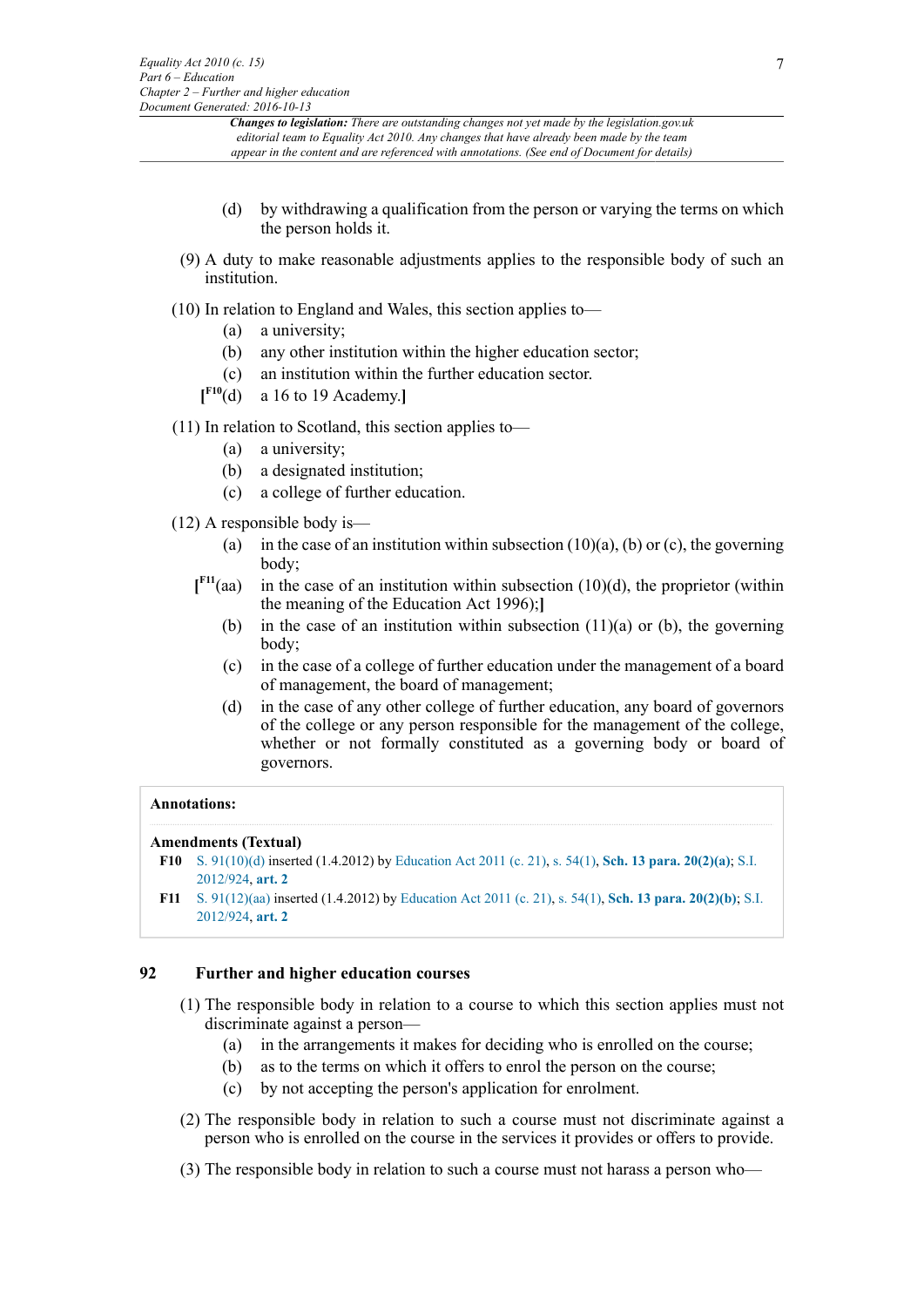- (a) seeks enrolment on the course;
- (b) is enrolled on the course;
- (c) is a user of services provided by the body in relation to the course.

(4) The responsible body in relation to such a course must not victimise a person—

- (a) in the arrangements it makes for deciding who is enrolled on the course;
- (b) as to the terms on which it offers to enrol the person on the course;
- (c) by not accepting the person's application for enrolment.
- (5) The responsible body in relation to such a course must not victimise a person who is enrolled on the course in the services it provides or offers to provide.
- (6) A duty to make reasonable adjustments applies to the responsible body.
- (7) This section applies to—
	- (a) a course of further or higher education secured by a responsible body in England or Wales;
	- (b) a course of education provided by the governing body of a maintained school under section 80 of the School Standards and Framework Act 1998;
	- (c) a course of further education secured by an education authority in Scotland.
- (8) A responsible body is—
	- (a) a local authority in England or Wales, for the purposes of subsection  $(7)(a)$ ;
	- (b) the governing body of a maintained school, for the purposes of subsection (7)  $(b)$
	- (c) an education authority in Scotland, for the purposes of subsection (7)(c).
- (9) In this section—

"course", in relation to further education, includes each component part of a course if there is no requirement imposed on persons registered for a component part of the course to register for another component part of the course;

"enrolment" includes registration for a component part of a course;

"maintained school" has the meaning given in section 20(7) of the School Standards and Framework Act 1998;

"services" means services of any description which are provided wholly or mainly for persons enrolled on a course to which this section applies.

#### **93 Recreational or training facilities**

- (1) The responsible body in relation to facilities to which this section applies must not discriminate against a person—
	- (a) in the arrangements it makes for deciding who is provided with the facilities;
	- (b) as to the terms on which it offers to provide the facilities to the person;
	- (c) by not accepting the person's application for provision of the facilities.
- (2) The responsible body in relation to such facilities must not discriminate against a person who is provided with the facilities in the services it provides or offers to provide.
- (3) The responsible body in relation to such facilities must not harass a person who—
	- (a) seeks to have the facilities provided;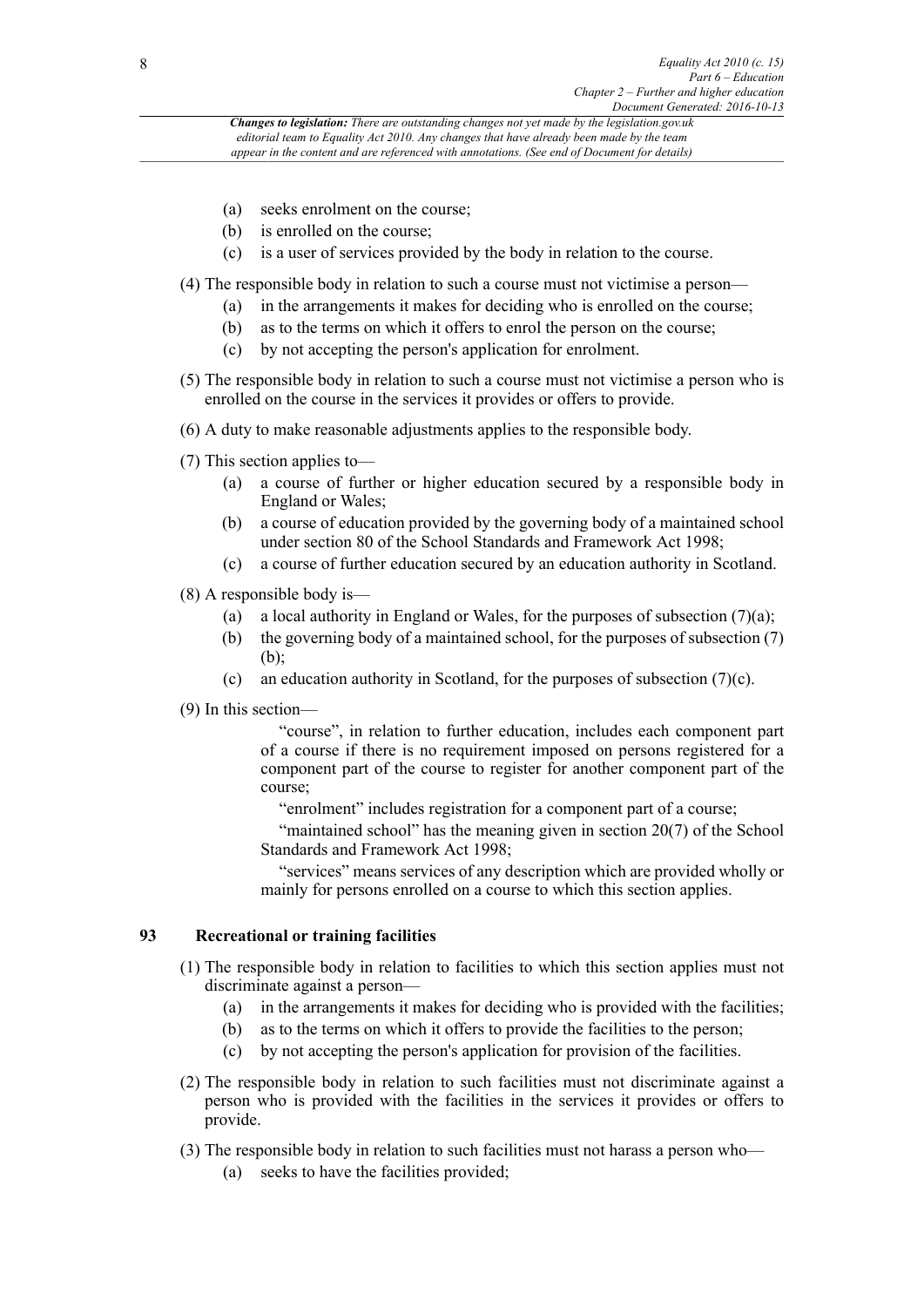- (b) is provided with the facilities;
- (c) is a user of services provided by the body in relation to the facilities.
- (4) The responsible body in relation to such facilities must not victimise a person—
	- (a) in the arrangements it makes for deciding who is provided with the facilities;
	- (b) as to the terms on which it offers to provide the facilities to the person;
	- (c) by not accepting the person's application for provision of the facilities.
- (5) The responsible body in relation to such facilities must not victimise a person who is provided with the facilities in the services it provides or offers to provide.
- (6) A duty to make reasonable adjustments applies to the responsible body.
- (7) This section applies to—
	- (a) facilities secured by a local authority in England under section 507A or 507B of the Education Act 1996;
	- (b) facilities secured by a local authority in Wales under section 508 of that Act;
	- (c) recreational or training facilities provided by an education authority in Scotland.
- (8) A responsible body is—
	- (a) a local authority in England, for the purposes of subsection  $(7)(a)$ ;
	- (b) a local authority in Wales, for the purposes of subsection (7)(b);
	- (c) an education authority in Scotland, for the purposes of subsection (7)(c).
- (9) This section does not apply to the protected characteristic of age, so far as relating to persons who have not attained the age of 18.

#### **94 Interpretation and exceptions**

- (1) This section applies for the purposes of this Chapter.
- (2) Nothing in this Chapter applies to anything done in connection with the content of the curriculum.
- (3) A reference to a student, in relation to an institution, is a reference to a person for whom education is provided by the institution.
- (4) A reference to a university includes a reference to a university college and a college, school or hall of a university.
- (5) A reference to an institution within the further or higher education sector is to be construed in accordance with section 91 of the Further and Higher Education Act 1992.
- (6) "Further education"—
	- (a) in relation to England and Wales, has the meaning given in section 2 of the Education Act 1996;
	- (b) in relation to Scotland, has the meaning given in section 1(3) of the Further and Higher Education (Scotland) Act 1992.
- (7) "Higher education"—
	- (a) in relation to England and Wales, means education provided by means of a course of a description mentioned in Schedule 6 to the Education Reform Act 1988;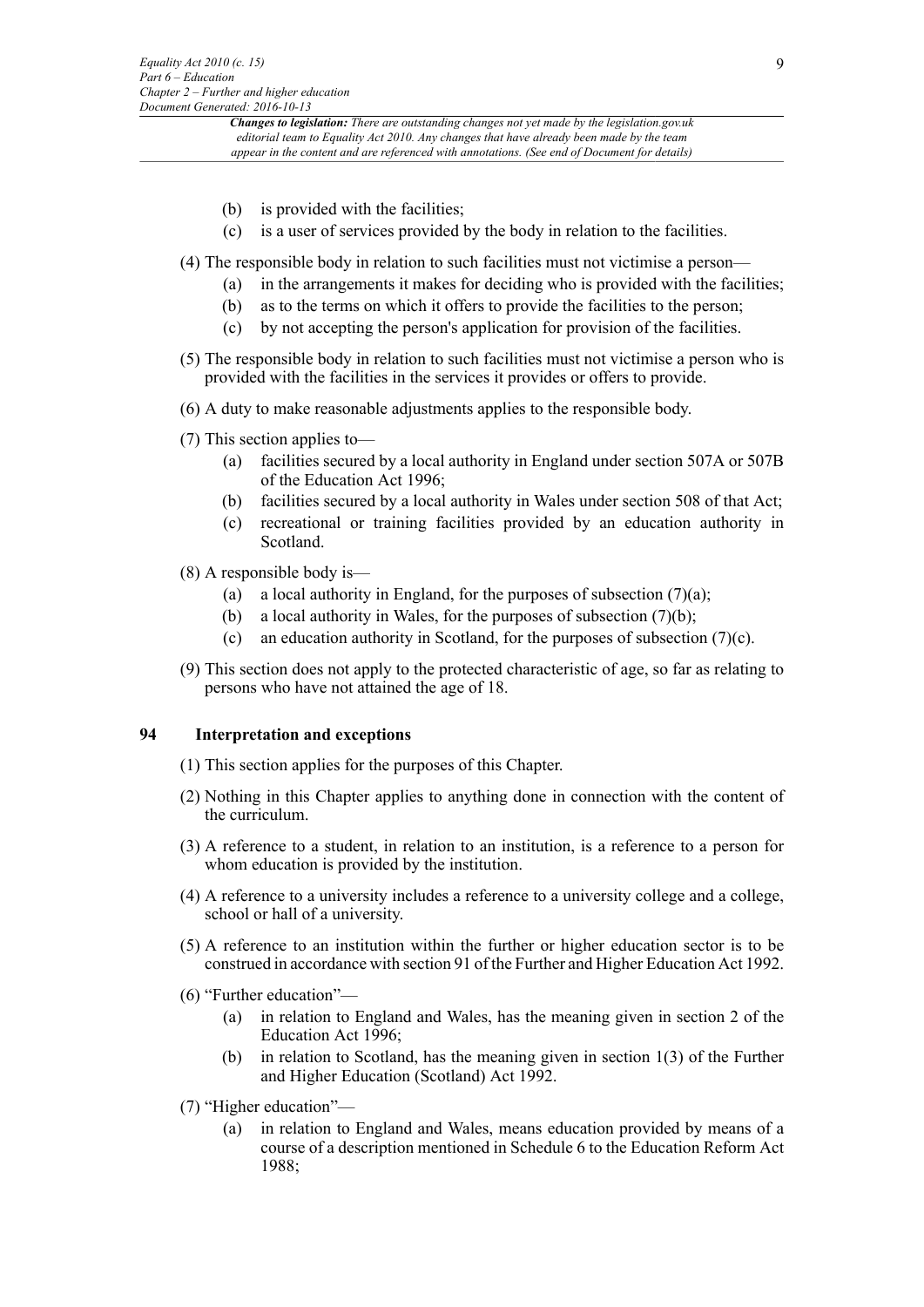- (b) in relation to Scotland, has the meaning given in section 38 of the Further and Higher Education (Scotland) Act 1992.
- (8) "College of further education" has the meaning given in section 36 of the Further and Higher Education (Scotland) Act 1992.
- (9) "Designated institution" has the meaning given in section 44 of that Act.
- (10) "Local authority" means—
	- (a) in relation to England, an English local authority within the meaning of section 162 of the Education and Inspections Act 2006;
	- (b) in relation to Wales, a Welsh local authority within the meaning of that section.
- (11) "Education authority" has the meaning given by section 135(1) of the Education (Scotland) Act 1980.

<span id="page-9-1"></span>**[ [F12](#page-9-0)**(11A) A reference to conferring a qualification includes a reference—

- (a) to renewing or extending the conferment of a qualification;
- (b) to authenticating a qualification conferred by another person.**]**

(12) Schedule 12 (exceptions) has effect.

#### **Annotations:**

#### **Amendments (Textual)**

<span id="page-9-0"></span>**[F12](#page-9-1)** [S. 94\(11A\)](http://www.legislation.gov.uk/id/ukpga/2010/15/section/94/11A) inserted (1.10.2010) by [The Equality Act 2010 \(Consequential Amendments, Saving and](http://www.legislation.gov.uk/id/uksi/2010/2279) [Supplementary Provisions\) Order 2010 \(S.I. 2010/2279\)](http://www.legislation.gov.uk/id/uksi/2010/2279), [arts. 1\(2\)](http://www.legislation.gov.uk/id/uksi/2010/2279/article/1/2), **[4](http://www.legislation.gov.uk/id/uksi/2010/2279/article/4)**

#### **Commencement Information**

**I1** [S. 94](http://www.legislation.gov.uk/id/ukpga/2010/15/section/94) wholly in force; [s. 94](http://www.legislation.gov.uk/id/ukpga/2010/15/section/94) not in force at Royal Assent see [s. 216;](http://www.legislation.gov.uk/id/ukpga/2010/15/section/216) [s. 94\(12\)](http://www.legislation.gov.uk/id/ukpga/2010/15/section/94/12) in force for certain purposes at 4.8.2010 by [S.I. 2010/1966,](http://www.legislation.gov.uk/id/uksi/2010/1966) **[art. 2](http://www.legislation.gov.uk/id/uksi/2010/1966/article/2)**; [s. 94](http://www.legislation.gov.uk/id/ukpga/2010/15/section/94) in force at 1.10.2010 in so far as not already in force by [S.I. 2010/2317,](http://www.legislation.gov.uk/id/uksi/2010/2317) **[art. 2\(1\)\(6\)\(b\)](http://www.legislation.gov.uk/id/uksi/2010/2317/article/2/1/6/b)** (with [art. 15](http://www.legislation.gov.uk/id/uksi/2010/2317/article/15))

### **CHAPTER 3**

#### GENERAL QUALIFICATIONS BODIES

### **95 Application of this Chapter**

This Chapter does not apply to the protected characteristic of marriage and civil partnership.

### **96 Qualifications bodies**

(1) A qualifications body (A) must not discriminate against a person  $(B)$ —

- (a) in the arrangements A makes for deciding upon whom to confer a relevant qualification;
- (b) as to the terms on which it is prepared to confer a relevant qualification on B;
- (c) by not conferring a relevant qualification on B.
- (2) A qualifications body (A) must not discriminate against a person (B) upon whom A has conferred a relevant qualification—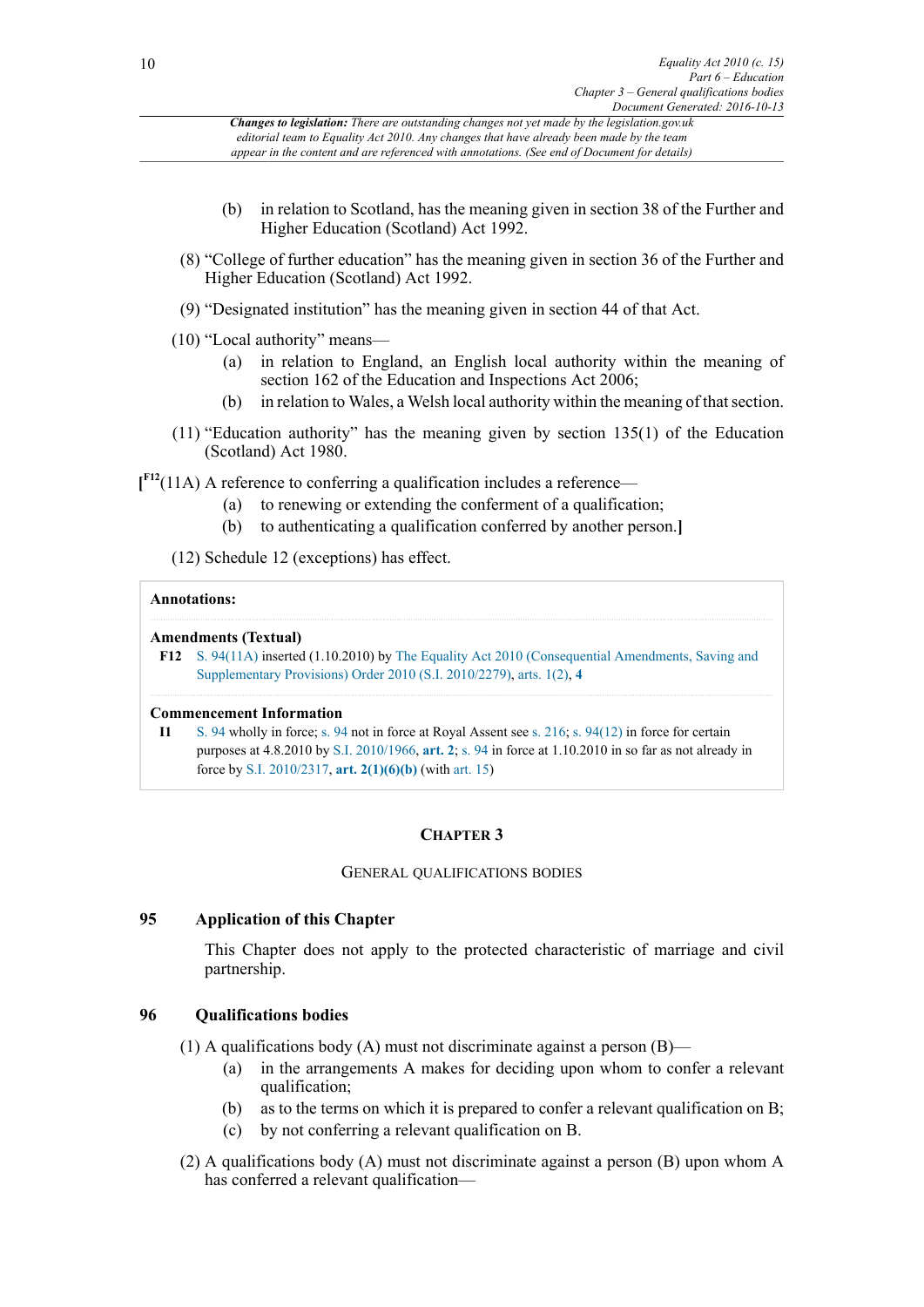- (a) by withdrawing the qualification from B;
- (b) by varying the terms on which B holds the qualification;
- (c) by subjecting B to any other detriment.
- (3) A qualifications body must not, in relation to conferment by it of a relevant qualification, harass—
	- (a) a person who holds the qualification, or
	- (b) a person who applies for it.
- (4) A qualifications body (A) must not victimise a person  $(B)$ 
	- (a) in the arrangements A makes for deciding upon whom to confer a relevant qualification;
	- (b) as to the terms on which it is prepared to confer a relevant qualification on B;
	- (c) by not conferring a relevant qualification on B.
- (5) A qualifications body (A) must not victimise a person (B) upon whom A has conferred a relevant qualification—
	- (a) by withdrawing the qualification from B;
	- (b) by varying the terms on which B holds the qualification;
	- (c) by subjecting B to any other detriment.
- (6) A duty to make reasonable adjustments applies to a qualifications body.
- (7) Subsection (6) does not apply to the body in so far as the appropriate regulator specifies provisions, criteria or practices in relation to which the body—
	- (a) is not subject to a duty to make reasonable adjustments;
	- (b) is subject to a duty to make reasonable adjustments, but in relation to which such adjustments as the regulator specifies should not be made.
- (8) For the purposes of subsection (7) the appropriate regulator must have regard to—
	- (a) the need to minimise the extent to which disabled persons are disadvantaged in attaining the qualification because of their disabilities;
	- (b) the need to secure that the qualification gives a reliable indication of the knowledge, skills and understanding of a person upon whom it is conferred;
	- (c) the need to maintain public confidence in the qualification.
- (9) The appropriate regulator—
	- (a) must not specify any matter for the purposes of subsection (7) unless it has consulted such persons as it thinks appropriate;
	- (b) must publish matters so specified (including the date from which they are to have effect) in such manner as is prescribed.
- (10) The appropriate regulator is—
	- (a) in relation to a qualifications body that confers qualifications in England, a person prescribed by a Minister of the Crown;
	- (b) in relation to a qualifications body that confers qualifications in Wales, a person prescribed by the Welsh Ministers;
	- (c) in relation to a qualifications body that confers qualifications in Scotland, a person prescribed by the Scottish Ministers.
- (11) For the purposes of subsection (10), a qualification is conferred in a part of Great Britain if there are, or may reasonably be expected to be, persons seeking to obtain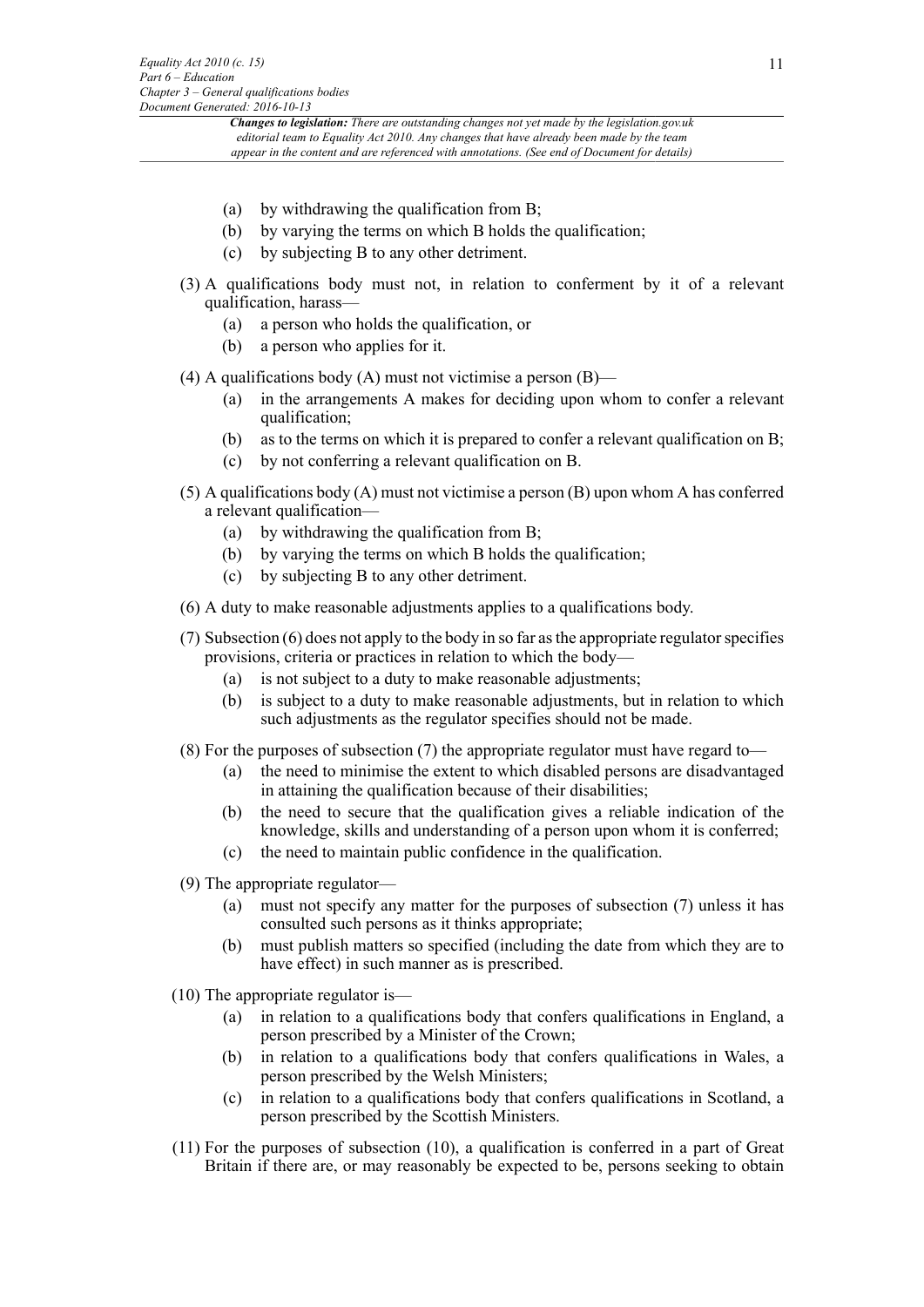*Changes to legislation: There are outstanding changes not yet made by the legislation.gov.uk editorial team to Equality Act 2010. Any changes that have already been made by the team appear in the content and are referenced with annotations. (See end of Document for details)*

the qualification who are or will be assessed for those purposes wholly or mainly in that part.

#### **Annotations:**

#### **Commencement Information**

**I2** [S. 96](http://www.legislation.gov.uk/id/ukpga/2010/15/section/96) wholly in force; [s. 96](http://www.legislation.gov.uk/id/ukpga/2010/15/section/96) not in force at Royal Assent see [s. 216;](http://www.legislation.gov.uk/id/ukpga/2010/15/section/216) [s. 96\(10\)\(11\)](http://www.legislation.gov.uk/id/ukpga/2010/15/section/96/10/11) in force for certain purposes at 6.7.2010 by [S.I. 2010/1736,](http://www.legislation.gov.uk/id/uksi/2010/1736) **[art. 2](http://www.legislation.gov.uk/id/uksi/2010/1736/article/2)**, [Sch.](http://www.legislation.gov.uk/id/uksi/2010/1736/schedule); [s. 96\(9\)\(b\)](http://www.legislation.gov.uk/id/ukpga/2010/15/section/96/9/b) in force for certain purposes at 3.9.2010 by [S.I. 2010/2191,](http://www.legislation.gov.uk/id/uksi/2010/2191) **[art. 2](http://www.legislation.gov.uk/id/uksi/2010/2191/article/2)**; [s. 96](http://www.legislation.gov.uk/id/ukpga/2010/15/section/96) in force at 1.10.2010 in so far as not already in force by [S.I.](http://www.legislation.gov.uk/id/uksi/2010/2317) [2010/2317](http://www.legislation.gov.uk/id/uksi/2010/2317), **[art. 2\(1\)\(6\)\(d\)](http://www.legislation.gov.uk/id/uksi/2010/2317/article/2/1/6/d)** (with [art. 15\)](http://www.legislation.gov.uk/id/uksi/2010/2317/article/15)

#### **97 Interpretation**

(1) This section applies for the purposes of section 96.

- (2) A qualifications body is an authority or body which can confer a relevant qualification.
- (3) A relevant qualification is an authorisation, qualification, approval or certification of such description as may be prescribed—
	- (a) in relation to conferments in England, by a Minister of the Crown;
	- (b) in relation to conferments in Wales, by the Welsh Ministers;
	- (c) in relation to conferments in Scotland, by the Scottish Ministers.

(4) An authority or body is not a qualifications body in so far as—

- (a) it is the responsible body of a school to which section 85 applies,
- (b) it is the governing body of an institution to which section 91 applies,
- (c) it exercises functions under the Education Acts, or
- (d) it exercises functions under the Education (Scotland) Act 1980.
- (5) A qualifications body does not include an authority or body of such description, or in such circumstances, as may be prescribed.
- (6) A reference to conferring a relevant qualification includes a reference—
	- (a) to renewing or extending the conferment of a relevant qualification;
	- (b) to authenticating a relevant qualification conferred by another person.
- (7) A reference in section 96(8), (10) or (11) to a qualification is a reference to a relevant qualification.
- (8) Subsection (11) of section 96 applies for the purposes of subsection (3) of this section as it applies for the purposes of subsection (10) of that section.

#### **Annotations:**

#### **Commencement Information**

**I3** [S. 97](http://www.legislation.gov.uk/id/ukpga/2010/15/section/97) wholly in force; [s. 97](http://www.legislation.gov.uk/id/ukpga/2010/15/section/97) not in force at Royal Assent see [s. 216;](http://www.legislation.gov.uk/id/ukpga/2010/15/section/216) [s. 97](http://www.legislation.gov.uk/id/ukpga/2010/15/section/97) in force for certain purposes at 6.7.2010 by [S.I. 2010/1736,](http://www.legislation.gov.uk/id/uksi/2010/1736) **[art. 2](http://www.legislation.gov.uk/id/uksi/2010/1736/article/2)**, [Sch.;](http://www.legislation.gov.uk/id/uksi/2010/1736/schedule) [s. 97](http://www.legislation.gov.uk/id/ukpga/2010/15/section/97) in force at 1.10.2010 in so far as not already in force by [S.I. 2010/2317](http://www.legislation.gov.uk/id/uksi/2010/2317), **[art. 2\(1\)\(6\)\(d\)](http://www.legislation.gov.uk/id/uksi/2010/2317/article/2/1/6/d)** (with [art. 15\)](http://www.legislation.gov.uk/id/uksi/2010/2317/article/15)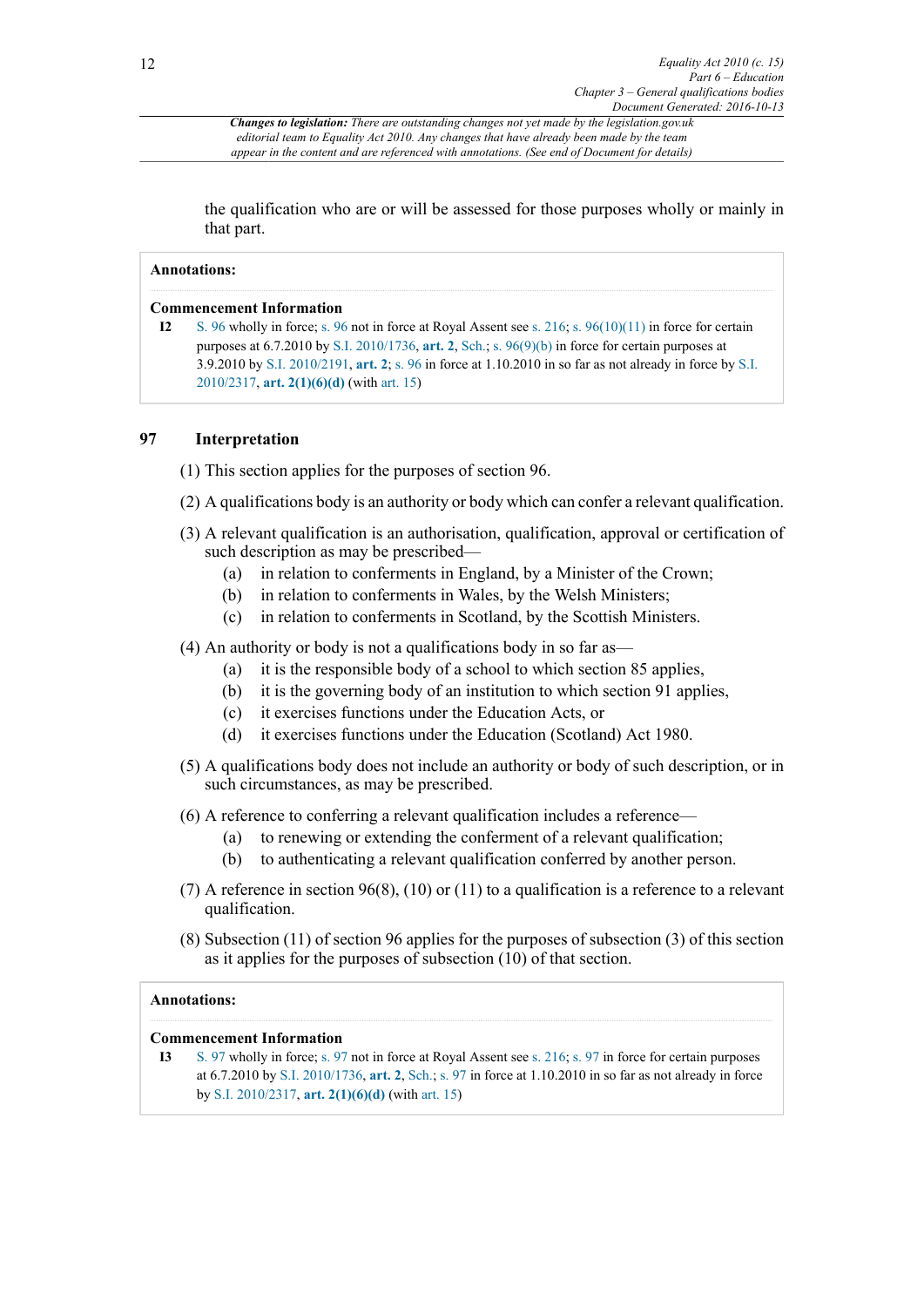#### **CHAPTER 4**

#### **MISCELLANEOUS**

#### **98 Reasonable adjustments**

Schedule 13 (reasonable adjustments) has effect.

#### **Annotations:**

#### **Commencement Information**

```
I4 S. 98 wholly in force at 1.9.2012; s. 98 not in force at Royal Assent see s. 216; s. 98 in force for certain
purposes at 1.10.2010 by S.I. 2010/2317, art. 2(1)(6)(e); s. 99 in force so far as not already in force at
1.9.2012 by S.I. 2012/2184, art. 2(b)
```
#### **99 Educational charities and endowments**

Schedule 14 (educational charities and endowments) has effect.